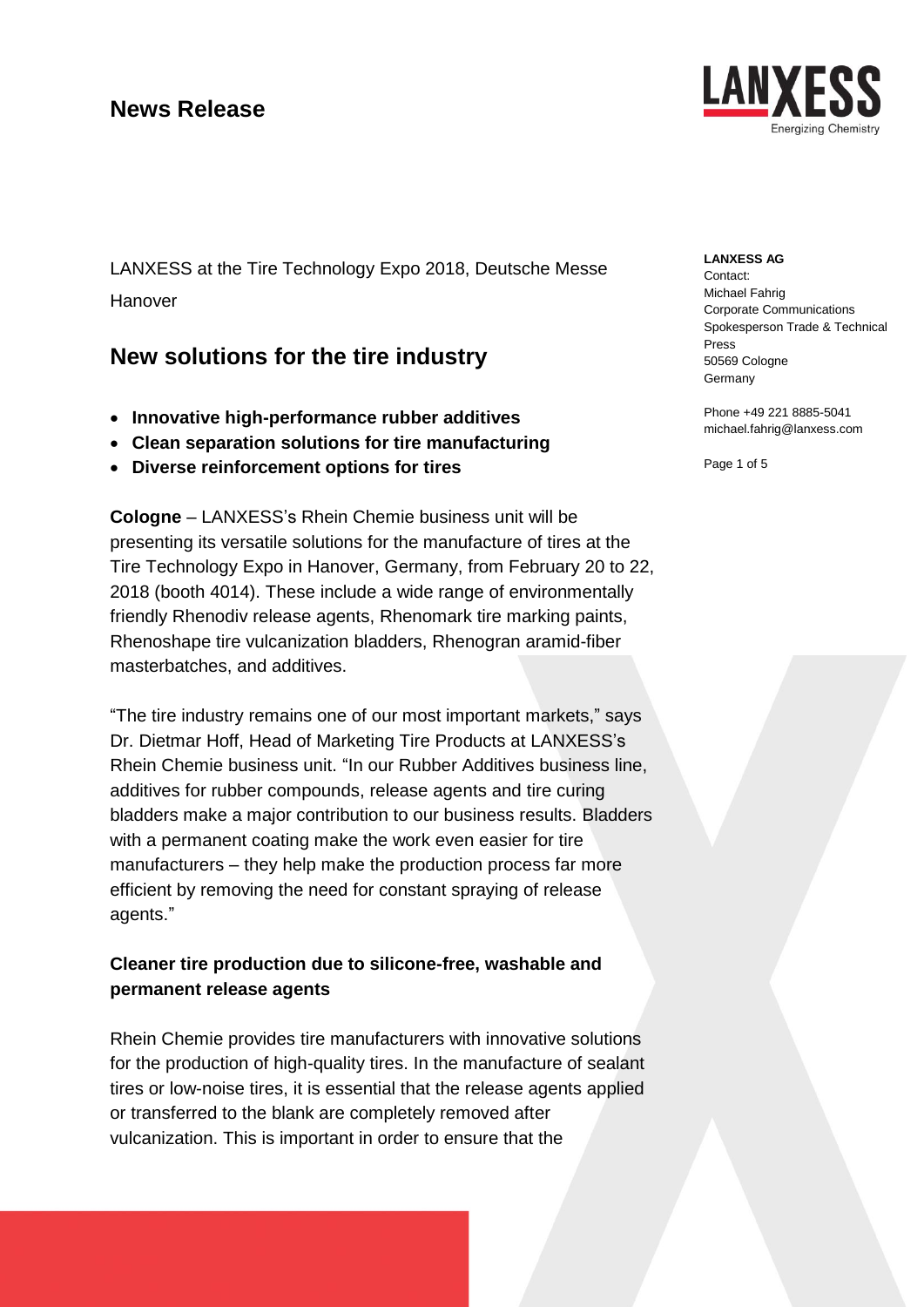

subsequently applied polymers or foams adhere. Rhein Chemie provides various solutions for this purpose.

In addition to traditional silicone-based products such as Rhenodiv BP-286 and Rhenodiv BP-2864, which are removed after vulcanization from the tires in mechanical washing systems or by means of laser technology, new, 100 percent silicone-free products such as Rhenodiv BP-166 and Rhenodiv BP-9500 are now available. These are even easier to wash off due to a new, water-soluble release agent. These products also meet the increasing requirement of car manufacturers to completely dispense with the use of silicones during the tire production process.

Permanently coated Rhenoshape bladders enable tire manufacturers to vulcanize tires with no additional release agents, eliminating the need to clean the vulcanized tires. Since the spraying process for tire blanks is no longer necessary, no contamination can occur – neither in critical tire areas nor at the workplace. Likewise, this technology ensures that no silicon is used in the tire production process.

## **Nitrogen-free accelerators and reinforcing options for tires**

With its broad portfolio of dithiophosphates, special accelerators and fiber masterbatches, Rhein Chemie provides ideal solutions for nitrosamine-free and highly reinforced tire compounds.

Rhein Chemie's dithiophosphates (including Rhenogran TP-50 and Rhenogran SDT-50) are nitrogen-free accelerators that can replace typical sulfenamide, thiuram, and carbamate accelerators. Their advantage is that they mainly form mono- and disulfidic cross-links, which are more thermally stable and less susceptible to reversion. When the dithiophosphates are used in parallel with sulfenamide accelerators, this generates cross-linking synergies which improve the efficiency of the process.

### **LANXESS AG**

Contact: Michael Fahrig Corporate Communications Spokesperson Trade & Technical Press 50569 Cologne **Germany** 

Phone: +49 221 8885-5041 michael.fahrig@lanxess.com

Page 2 of 5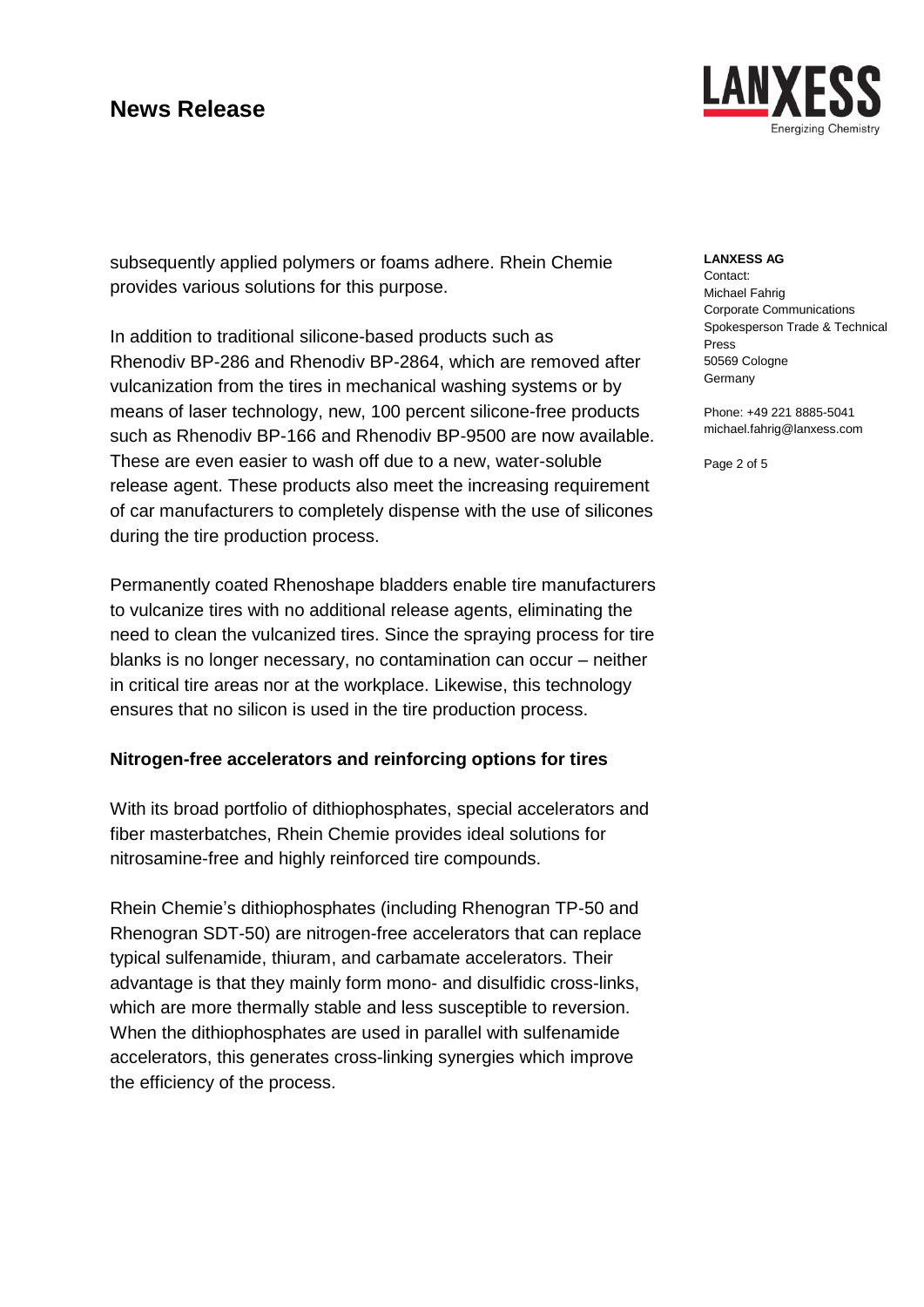LAN Ineraizina Chemistry

**LANXESS AG**

Contact: Michael Fahrig Corporate Communications Spokesperson Trade & Technical Press 50569 Cologne **Germany** 

Phone: +49 221 8885-5041 michael.fahrig@lanxess.com

Page 3 of 5

Under extreme mechanical, dynamic, and thermal loads, the aramid fiber masterbatches of the Rhenogran P91-40 series provide an outstanding reinforcing performance for tire compounds. Rhenogran P91-40 helps to disperse of the highly robust and very light Twaron aramid short fiber pulp evenly into the rubber mixture. Rhenogran P91-40 is not only suitable for use in typical tire polymers such as NR, IR, BR and SBR, but also for many other types of rubber such as EPDM, CR and NBR.

## **New rubber additive Vulkanol TOF improves wet-grip performance**

In addition to other properties such as rolling resistance, abrasion resistance and noise generation, the wet-grip performance of a tire is an important safety aspect. With ECO or Green Tire technology, the addition of Vulkanol TOF to a silica-filled compound for tire treads can significantly improve wet-grip performance. At the laboratory level, improvements in rolling resistance were also observed. The results of this study are presented by Dr. Hermann-Josef Weidenhaupt, an expert in rubber additives at LANXESS's Rhein Chemie business unit, in his presentation "The Way to Improve Wet and Ice Traction of Tires".

The Rhein Chemie business unit supplies the rubber industry with a broad portfolio of pre-dispersed polymer-bound additives, processing promoters, vulcanization and filler activators, light protection waxes, release agents, tire marking paints and high-performance curing bladders. Further information can be found at [www.rheinchemie.com.](http://www.rheinchemie.com/)

LANXESS is a leading specialty chemicals company with sales of EUR 7.7 billion in 2016 and about 19,200 employees in 25 countries. The company is currently represented at 74 production sites worldwide. The core business of LANXESS is the development, manufacturing and marketing of chemical intermediates, additives, specialty chemicals and plastics. Through ARLANXEO, the joint venture with Saudi Aramco, LANXESS is also a leading supplier of synthetic rubber. LANXESS is listed in the leading sustainability indices Dow Jones Sustainability Index (DJSI World and Europe) and FTSE4Good.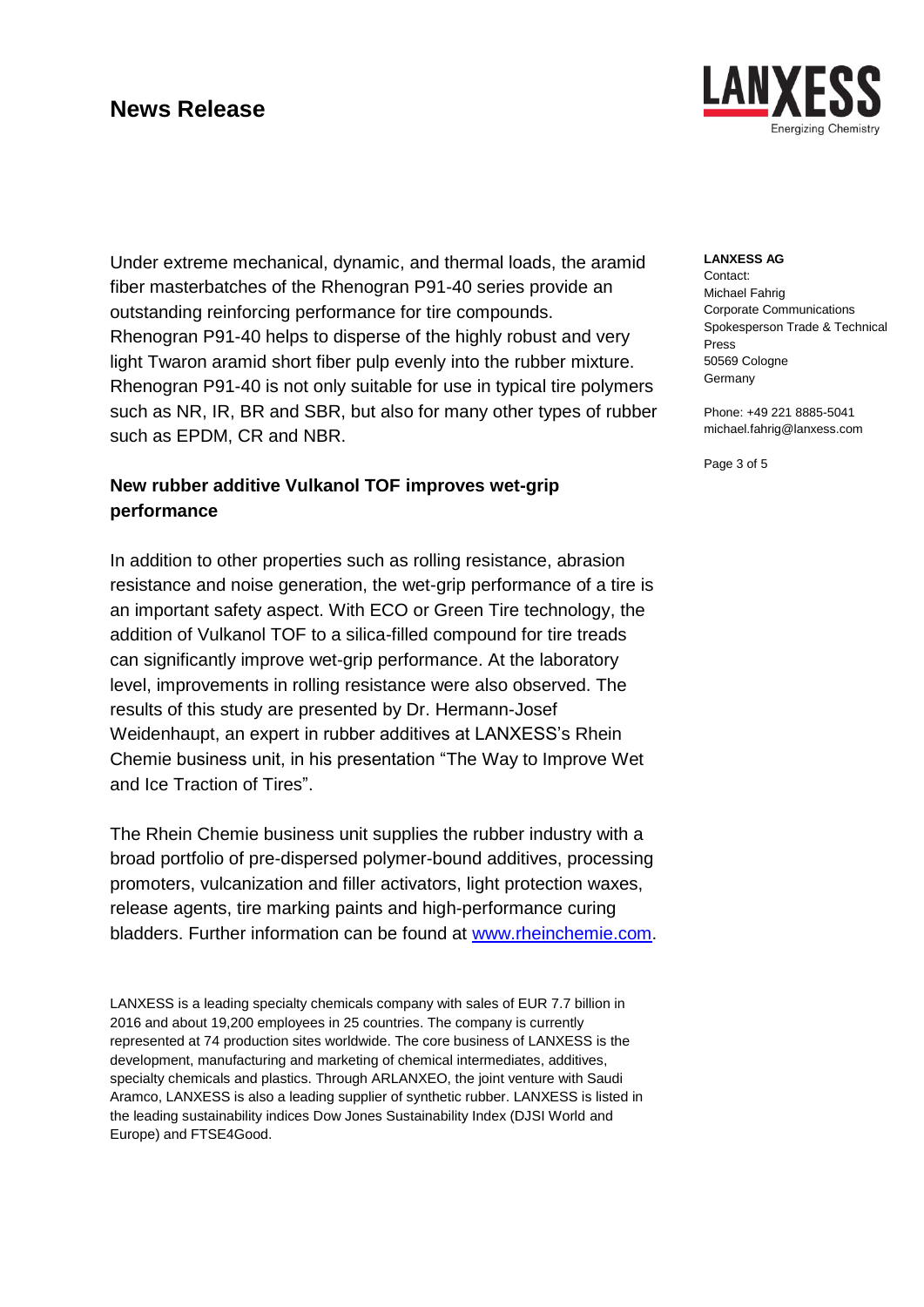

Cologne, February 14, 2018 mfg (2018-00008e)

#### **Forward-Looking Statements**

This company release contains certain forward-looking statements, including assumptions, opinions, expectations and views of the company or cited from third party sources. Various known and unknown risks, uncertainties and other factors could cause the actual results, financial position, development or performance of LANXESS AG to differ materially from the estimations expressed or implied herein. LANXESS AG does not guarantee that the assumptions underlying such forward-looking statements are free from errors nor does it accept any responsibility for the future accuracy of the opinions expressed in this presentation or the actual occurrence of the forecast developments. No representation or warranty (expressed or implied) is made as to, and no reliance should be placed on, any information, estimates, targets and opinions, contained herein, and no liability whatsoever is accepted as to any errors, omissions or misstatements contained herein, and accordingly, no representative of LANXESS AG or any of its affiliated companies or any of such person's officers, directors or employees accept any liability whatsoever arising directly or indirectly from the use of this document.

#### **Information for editors:**

All LANXESS news releases and their accompanying photos can be found at [http://press.lanxess.com.](http://press.lanxess.com/) Recent photos of the Board of Management and other LANXESS image material are available at [http://photos.lanxess.com.](http://photos.lanxess.com/) TV footage can be found at [http://globe360.net/broadcast.lanxess/.](http://globe360.net/broadcast.lanxess/)

You can find further information concerning LANXESS chemistry in our WebMagazine at [http://webmagazine.lanxess.com.](http://webmagazine.lanxess.com/)

**Follow us** on Twitter, Facebook, Linkedin and YouTube:

<http://www.twitter.com/LANXESS> <http://www.facebook.com/LANXESS> <http://www.linkedin.com/company/lanxess> <http://www.youtube.com/lanxess>

#### **LANXESS AG**

Contact: Michael Fahrig Corporate Communications Spokesperson Trade & Technical Press 50569 Cologne **Germany** 

Phone: +49 221 8885-5041 michael.fahrig@lanxess.com

Page 4 of 5